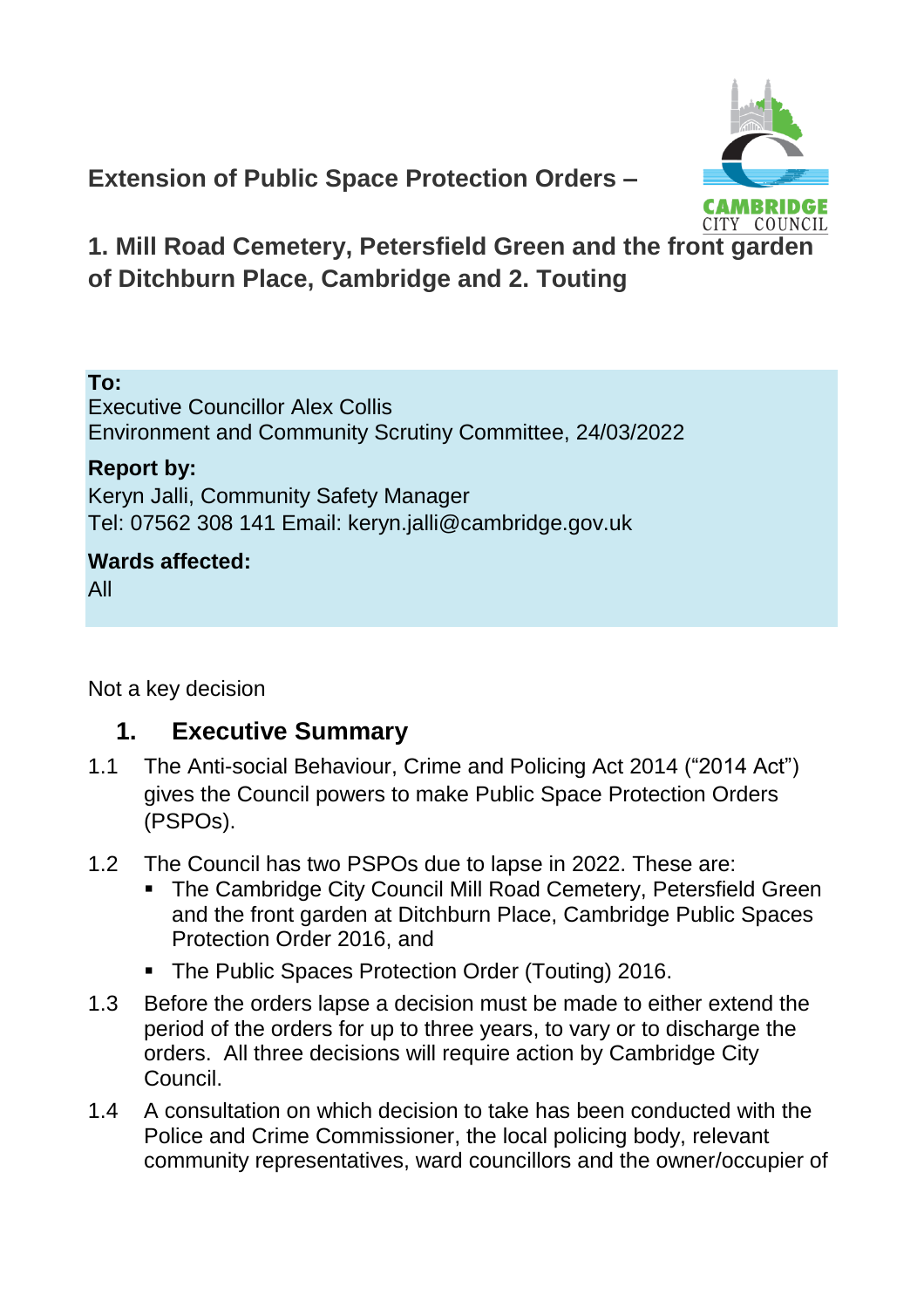land the PSPOs cover. Over 92% of respondents supported the extension of the orders.

1.5 Whilst reported incidents of prohibited behaviours have significantly decreased, community groups and councillors remained concerned about anti-social behaviour re-occurring without the PSPOs in place.

### **2. Recommendations**

The Executive Councillor is recommended to:

- 2.1 Extend both PSPOs for a period of 12 months on the grounds of:
	- Consultation feedback highlighting concerns about anti-social behaviour (ASB) re-occurring if the orders were discharged and evidence of lower levels of prohibited behaviours.
	- The impact of Covid-19 on social life in the areas concerned and the potential that behaviour and anti-social behaviour may resume now that restrictions have been lifted.
	- The need to address the disparity between low reporting to the Council and Police and ongoing community concerns about prohibited behaviours.
- 2.2 To note that, if approved, the extension period will be used to assess if there is further evidence to warrant a 3-year extension, variation or discharge of either or both of the PSPOs.

# **3. Background**

- 3.1 PSPOs are intended to deal with a nuisance or problem behaviours in a particular area that is detrimental to the local community's quality of life, by imposing conditions on the use of the area. The orders have effect for up to three years and can be extended. Only local authorities can make PSPOs.
- 3.2 The Mill Road Cemetery, Petersfield Green and the front garden at Ditchburn Place PSPO commenced in 2016, was renewed twice and lapses on 31 May 2022. It prohibits consuming alcohol or having an open container of alcohol in your possession within the area shown coloured red on the Order (see Appendix A-C).
- 3.3 These areas have been the focus of complaints associated with street drinking for many years prior to the PSPO being introduced.
- 3.4 The range of interventions available to the Council and Community Safety Partnership to address street drinking and alcohol related disorder have an impact, but studies in previous years found that there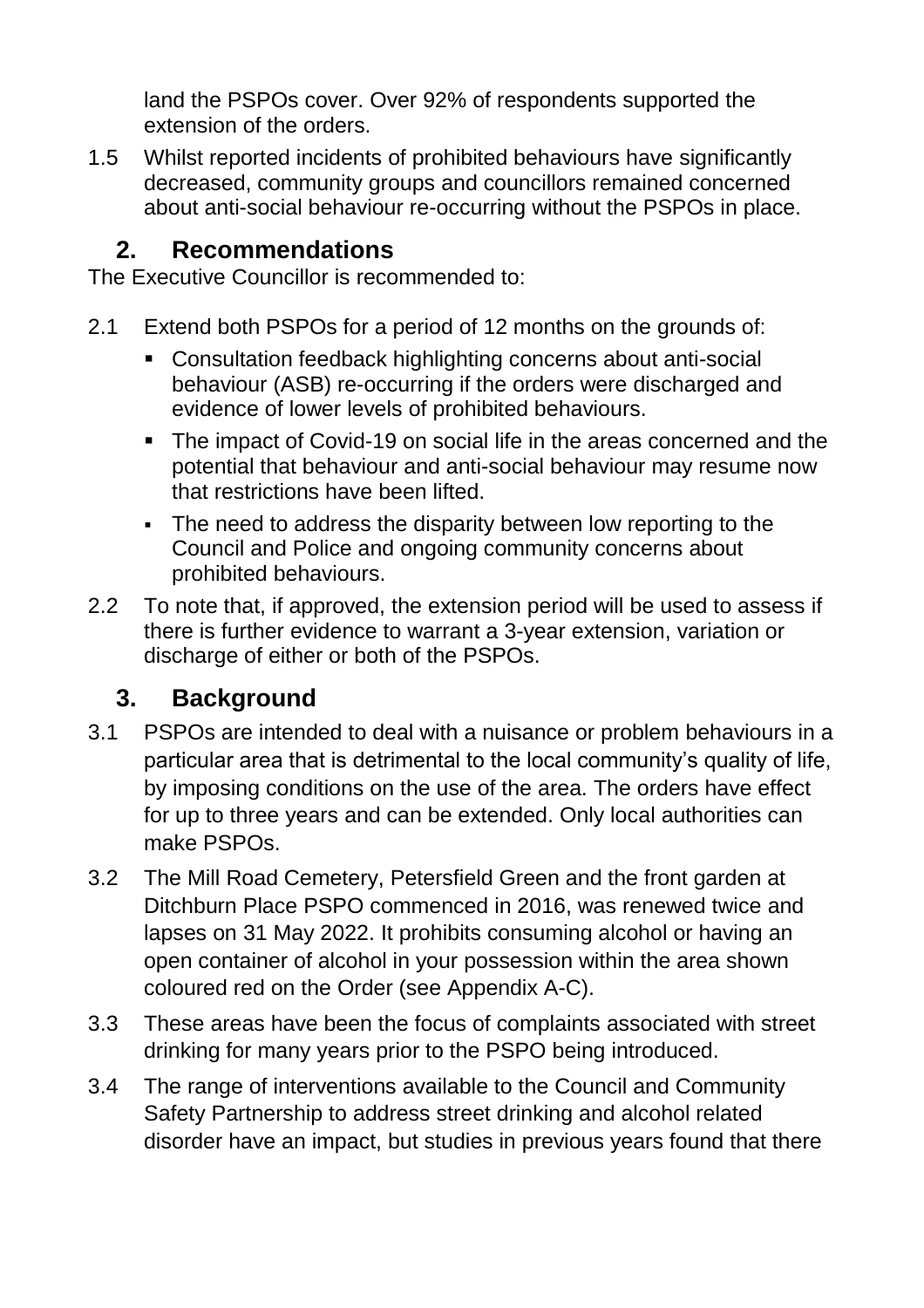is a group with entrenched anti-social habits who may only respond to legal remedies. The PSPO gives the police an additional tool when responding to calls of ASB related to alcohol. The police can engage in a dialogue with those displaying behaviours prohibited by the PSPO, with a breach only being issued if the individual does not agree to comply when required by the police to 1) not consume or 2) surrender their drink.

- 3.5 The Street Life Working Group (SLWG) is a multi-agency group working with people difficult to engage and involved in street based ASB. The SLWG use customised action plans designed to address lifestyle choices and behaviours and to deliver the intensive work required to achieve changes, rather than a PSPO.
- 3.6 Covid-19 also impacted on the presence of street drinking in these open spaces with the restrictions on groups gathering and the effect of the 'Everyone In' initiative for the homeless.
- 3.7 Before considering extension, variation or discharge of the order the Council consulted with the Police and Crime Commissioner, the local policing body, relevant community representatives, ward councillors and the owner or occupier of land within the restricted area. Appendix D shows the list of consultation respondents.
- 3.8 Extending the PSPO requires evidence that the behaviour prohibited has occurred or is likely to re-occur.
- 3.9 The consultation responses and evidence for this PSPO showed:
	- The Council's ASB case management system showed 9 incidents of drinking on Petersfield Green between October 2019 – October 2021.
	- Police reports on ASB incidents involving alcohol for the same period were low:
		- Ditchburn Place 2 incidents
		- Mill Road Cemetery 3 incidents
		- Petersfield Green 16 incidents
	- 92% of respondents (22 of 24) supported the extension of the PSPO. Reasons included:
		- Respondents witnessing evidence of alcohol consumption (drinkers and discarded alcohol containers) in the prohibited areas
		- Concern that the alcohol consumption in the area would return to levels seen in the years prior to the PSPO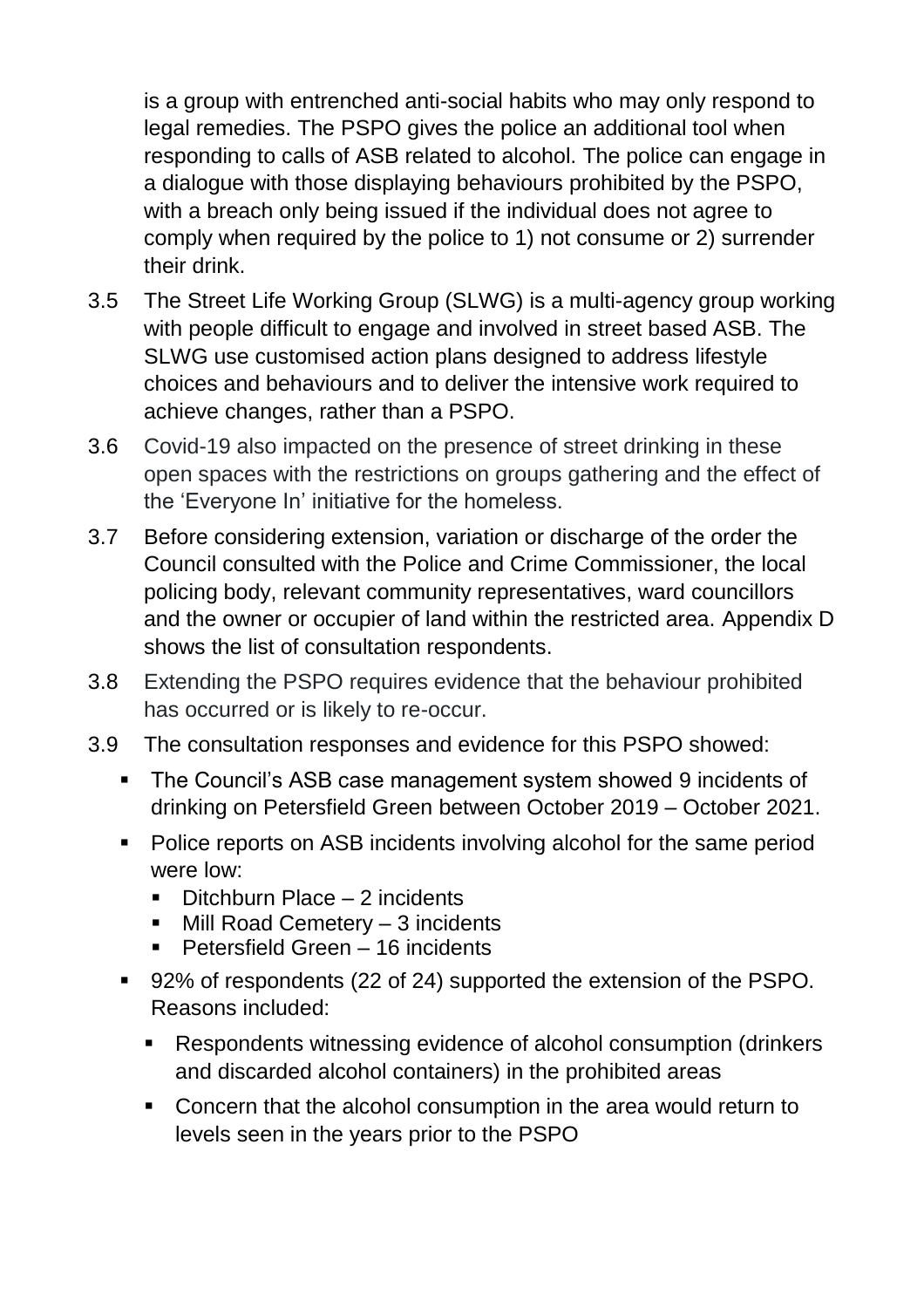- **IMPORTANCE OF the public being able to enjoy the limited green** spaces in the area
- The PSPO acting a as a deterrent for ASB
- The PSPO enhancing feelings of safety in the areas it covers
- Of the 8% (2 of 24) who did not call for the PSPO to be extended, one respondent felt unable to comment and the other responded that if the PSPO were to be discharged it should be reviewed every 12 months.
- 3.10 The PSPO was intended to prohibit the consumption of alcohol or having an open container of alcohol within the designated places. The reduction in complaints about people drinking on the open spaces suggests it is achieving its aim.
- 3.11 The Public Spaces Protection Order (Touting) 2016 has been renewed once and lapses on 14 September 2022. The activities prohibited by the Touting Order are verbally: i. advertising or ii. soliciting for custom or iii. otherwise touting for a punt tour or the hire or use of punts boats or similar craft on the River Cam (including any walking tour which includes or involves, whether or not for consideration, a punt tour or hire or use of punts boats or similar craft on the River Cam. The areas covered by the PSPO can be found in Appendix E and F.
- 3.12 The consultation and extension process are the same as in 3.6 and 3.7.
- 3.13 On 25 May 2018, the Council was granted an Injunction against named and unnamed parties from engaging in unlicensed commercial punt operations, including touting, on Council-owned land. This resulted in operators being unable to punt from Garret Hostel Lane and had a significant impact on illegal touting in King's Parade and the city generally.
- 3.14 Covid-19 had a significant impact on the number of visitors to the city during 2020/21 and consequently on the number of people seeking punt tours, again reducing the opportunities to tout for business.
- 3.15 The consultation responses and evidence for this PSPO showed:

| Year          | No. of complaints | <b>Order / Injunction</b> |
|---------------|-------------------|---------------------------|
| $2006 - 2016$ | 268               | Order – 15 September 2016 |
| $2016 - 2018$ | 164               | Injunction $-25$ May 2018 |
| $2018 - 2021$ | 1Q                |                           |

Complaints received by the City Council about punt touting: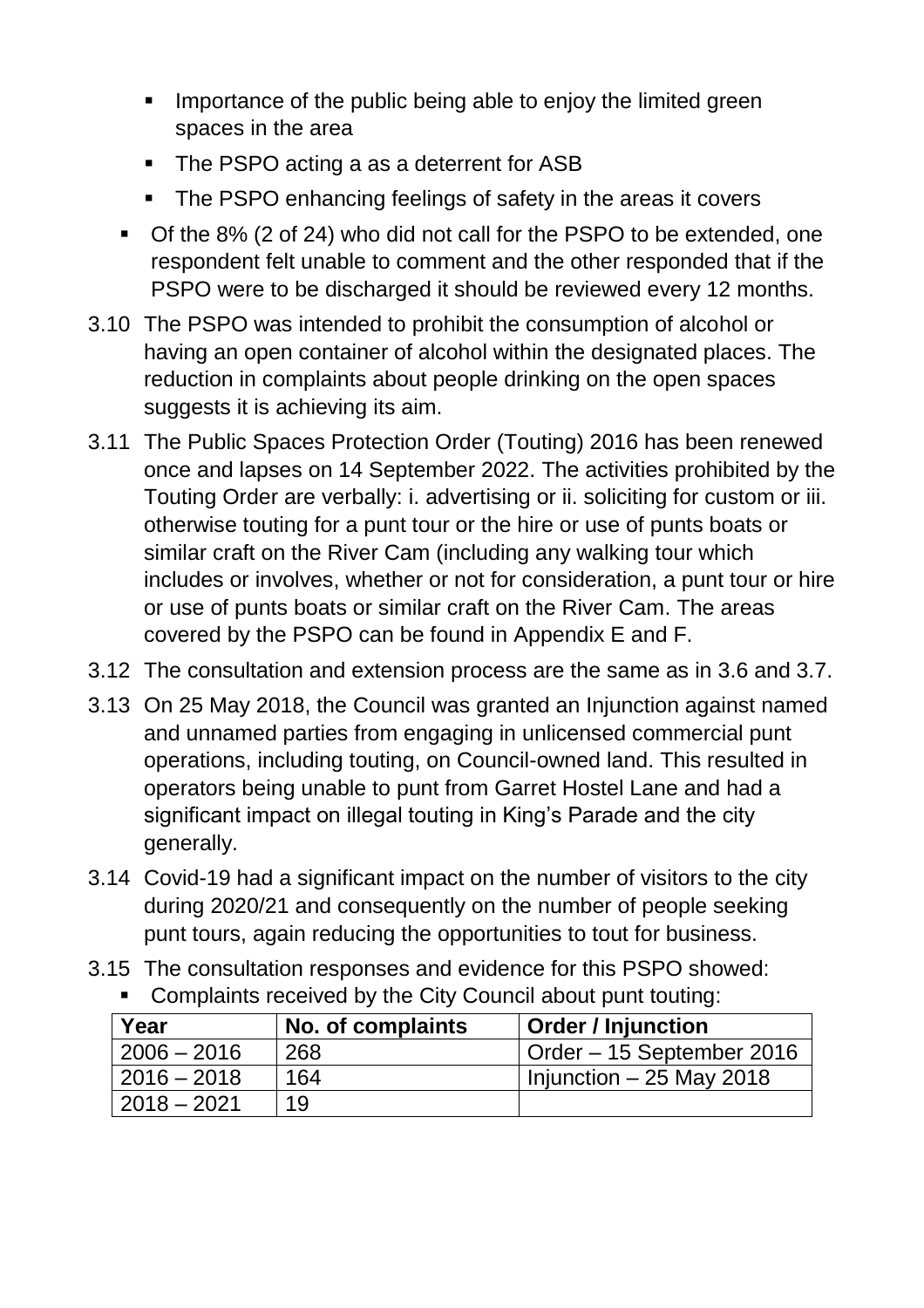- 94% (32 of 34) of respondents supported the extension of the PSPO. Reasons included:
	- **People being approached by touters at prohibited locations, albeit at** reduced levels
	- The PSPO acting as a deterrent
	- Increased enjoyment by the public of the spaces covered in the PSPO
	- Concerns about prohibited behaviours increasing should the PSPO be discharged
	- The need to maintain a pleasant resident, student and visitor experience as the city recovers from the Covid-19 pandemic
- Of the 6% (2 of 34) who did not explicitly call for the PSPO to be extended one commented that touting still occurs at prohibited locations on a reduced level and the other respondent gave views on both extension and discharge.
- 3.16 It is acknowledged that PSPOs are not intended to be indefinite and that an exit strategy is a sensible idea. This can be achieved for both PSPOs through the process of data review and consultation over the next 12 months.

# **4. Implications**

### **a) Financial Implications**

If an extension to the Orders is agreed the Council must 'cause to be erected on or adjacent to the land in relation to which the public spaces protection order has been made such notice or notices as it considers sufficient to draw the attention of any member of the public using that land to –

- (i) the fact that a public spaces protection order has been made; and
- (ii) and the effect of that order being made.

The current signs can remain in place and the City Council will be required to publicise the extension which can be done through press release and publication on our website.

If the extension is not approved, it will be necessary to publicise the lapses and to remove the signs and erect signs to publicise the removal of the Orders, for which there will be a cost.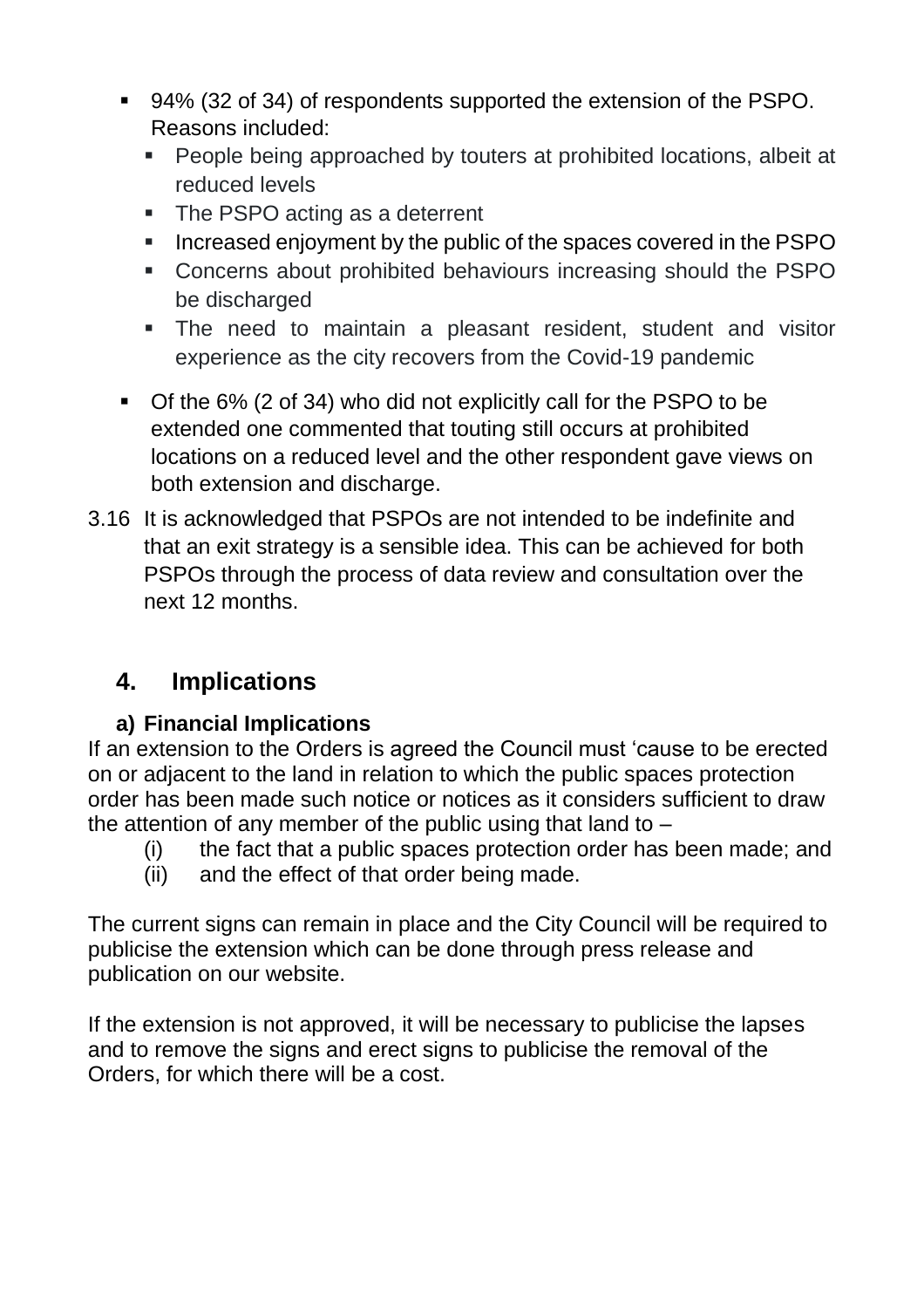### **b) Staffing Implications**

There may be staffing implications to extending the Order, dependent on how the Council wants to designate the issuing of fixed penalty notices for breaches of the Order. For the Cambridge City Council Mill Road Cemetery, Petersfield Green and the front garden at Ditchburn Place, Cambridge Public Spaces Protection Order there is a memorandum of understanding between the police and the City Council in which beaches of the PSPO are policed by the Constabulary and the fixed penalty notices are issued by the City Council. The police have indicated that they will want to review this approach which can be done through a review of the memorandum of understanding.

### **c) Equality and Poverty Implications**

The impact on residents, visitors and businesses is expected to be positive overall, as the PSPOs should continue to act as a deterrent to 1) touting and 2) irresponsible consuming of alcohol or possession or alcohol containers, within the relevant areas. This is expected to reduce anti-social behaviour and increase feelings of safety.

Equality impact assessments for the PSPOs can be found appendices G +H.

**d) Net Zero Carbon, Climate Change and Environmental Implications** A climate change rating tool has been completed which shows no net impact on the council's net zero carbon target.

### **e) Procurement Implications**

Costs are highly unlikely to fall within the procurement criteria.

### **f) Community Safety Implications**

The extension of the PSPOs will continue to have a positive effect on community safety in the concerned areas.

When deciding whether to extend the period for which a PSPO has effect and if so for how long the Council must have particular regard to the rights of freedom of expression and freedom of assembly set out in articles 10 and 11 of the European Convention on Human Rights. The restrictions imposed by the PSPO are considered proportionate for the prevention of crime and disorder.

### **5. Consultation and communication considerations**

Consultation with the Police and Crime Commissioner, the local policing body, relevant community representatives and the owner or occupier of land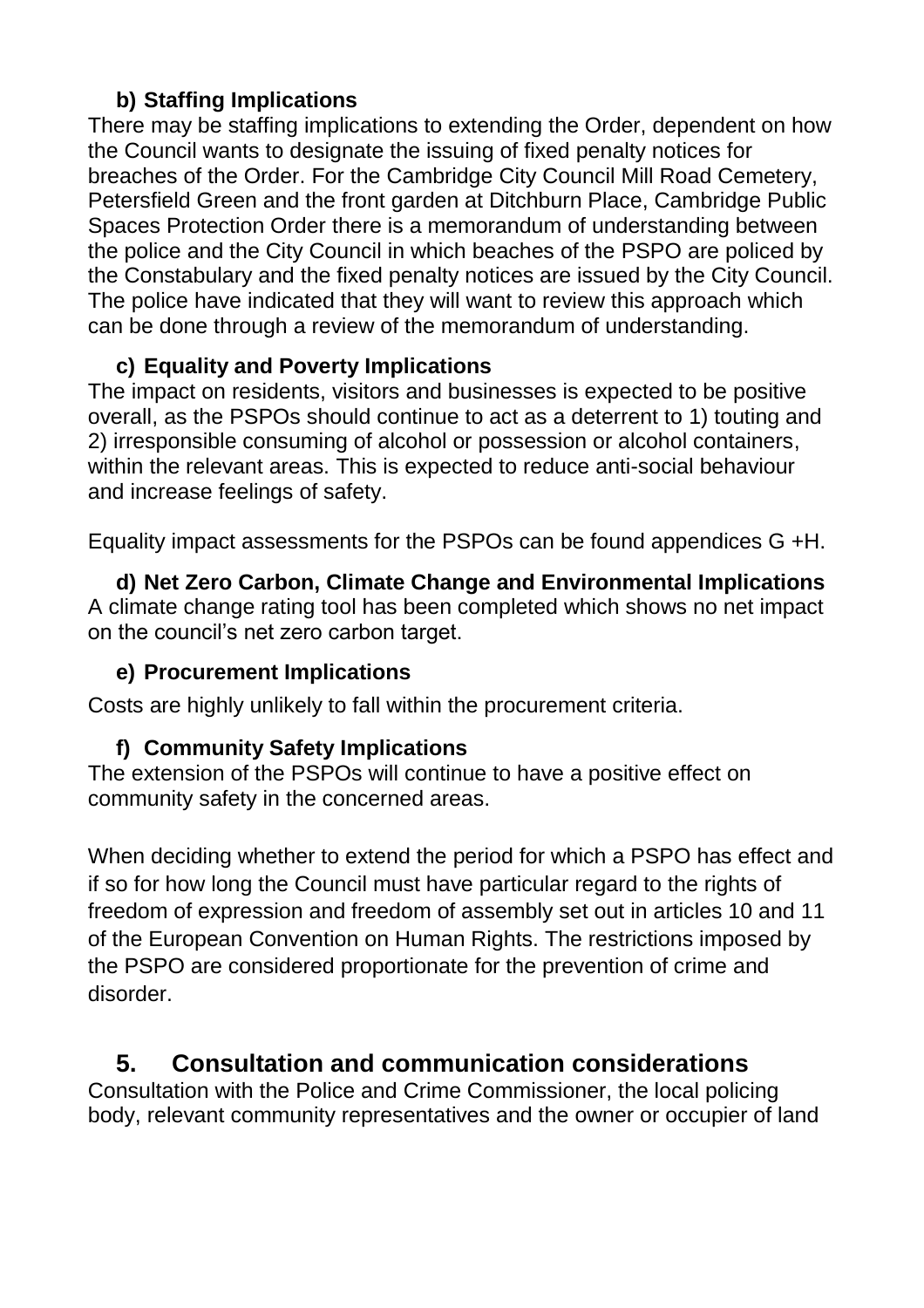within the restricted area has already taken place. A list of those who responded to the consultation can be found in Appendix D.

94% (32 of 34) of respondents supported the extension of the Public Spaces Protection Order (Touting) 2016.

92% of respondents (22 of 24) supported the extension of the Cambridge City Council Mill Road Cemetery, Petersfield Green and the front garden at Ditchburn Place, Cambridge Public Spaces Protection Order.

Cambridgeshire Constabulary commented *"We understand that Mill Road Cemetery, Petersfield Green and the front garden at Ditchburn Place remain areas of local concern. Despite very low reports of crime and disorder officers have continued to patrol the area. The pandemic did contribute to a generic reduction in crime and ASB across the City for a period of time. Likewise, it should be noted that the City Council secured civil orders against key persons who significantly contributed to the issues in this same area over the last 3 years.*

*Looking ahead, we have a variety of preventative powers available to us, powers of arrest, stop and search and dispersal orders which are all successfully used in Cambridge City to prevent harm and tackle ASB, we believe these powers are likewise sufficient for the areas concerned. A further 12 months would allow the Police, City Council and local partners to complete our wider problem-solving approach, with a view to designing out the problems with the help of local communities."*

### **6. Background papers**

Background papers used in the preparation of this report:

- (a) Anti-social Behaviour, Crime and Policing Act 2014: <http://www.legislation.gov.uk/ukpga/2014/12/contents/enacted/data.htm>
- (b) Anti-Social Behaviour, Crime and Policing Act 2014: Anti-social behaviour powers, Statutory guidance for frontline professionals: [https://www.gov.uk/government/uploads/system/uploads/attachment\\_d](https://www.gov.uk/government/uploads/system/uploads/attachment_data/file/352562/ASB_Guidance_v8_July2014_final__2_.pdf) [ata/file/352562/ASB\\_Guidance\\_v8\\_July2014\\_final\\_\\_2\\_.pdf](https://www.gov.uk/government/uploads/system/uploads/attachment_data/file/352562/ASB_Guidance_v8_July2014_final__2_.pdf)
- (c) Decision details: Public Spaces Protection Order, Mill Road Cemetery, Petersfield Green and the front garden of Ditchburn Place: <https://democracy.cambridge.gov.uk/ieDecisionDetails.aspx?Id=4945>